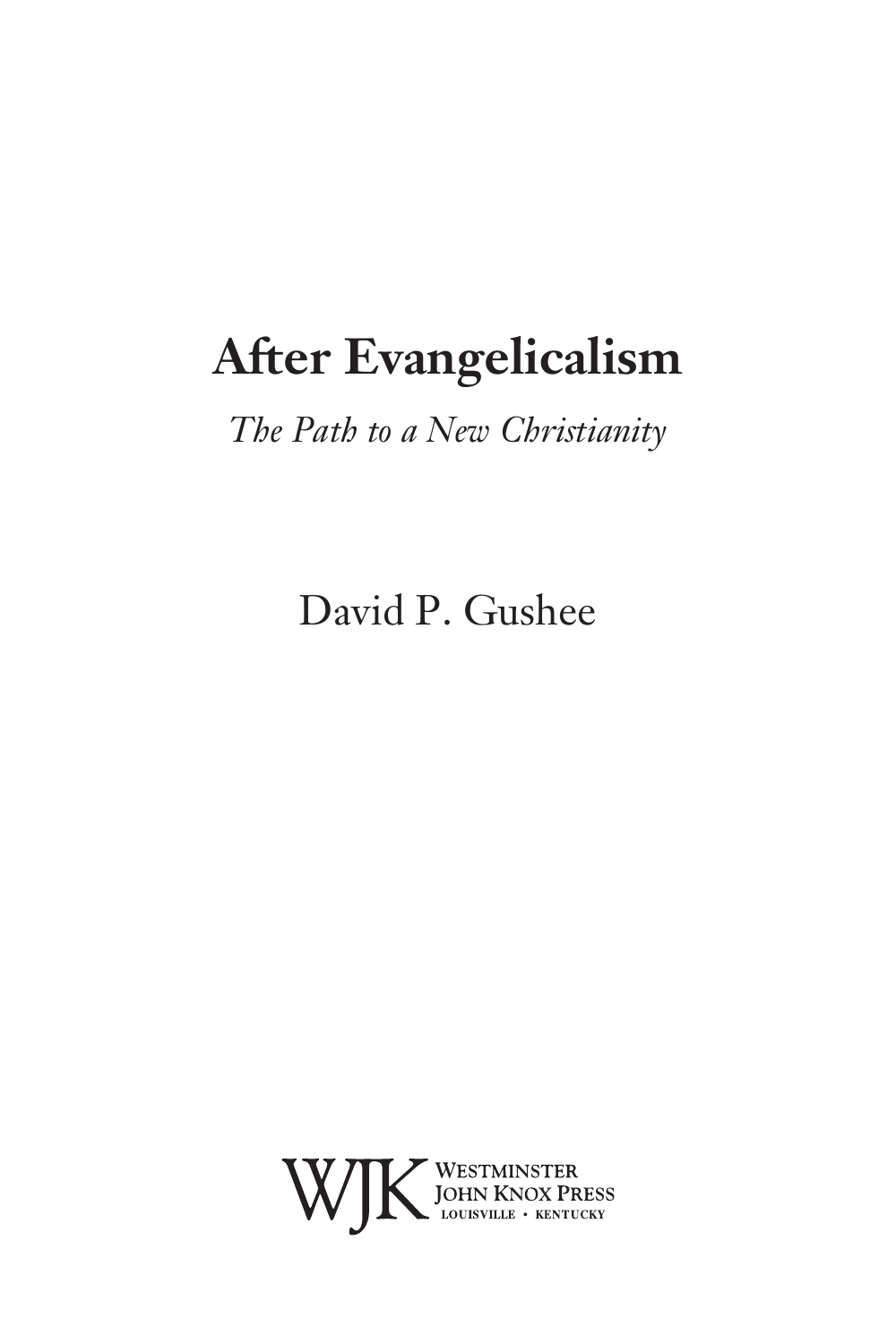## **Contents**

| Foreword by Brian D. McLaren                                    | xi           |
|-----------------------------------------------------------------|--------------|
| Acknowledgments                                                 | XV           |
| Introduction                                                    | $\mathbf{1}$ |
| Evangelicalism's Conscientious Objectors                        | 1            |
| Are/Were You an Evangelical? Take Our Simple Test and Find Out! | - 3          |
| My Journey out of Evangelicalism                                | 4            |
| Today's Exvangelicals and Their Predecessors                    | 6            |
| Outline of the Book: Authority, Theology, Ethics                | 10           |
| Finding Our Way out of the Maze                                 | 10           |

#### **Part I**

#### *Authorities: Listening and Learning*

| 1. Evangelicalism: Cutting Loose from an Invented Community  | 15 |
|--------------------------------------------------------------|----|
| Earlier Evangelicals                                         | 16 |
| The New Evangelicals                                         | 17 |
| American Evangelicalism on the March                         | 21 |
| An Unwieldy Evangelicalism Defaults to Conservative Politics | 23 |
| A Retrospective on Modern American Evangelicalism            | 25 |
| Beyond Disillusionment to a New Path                         | 27 |
| Takeaways                                                    | 28 |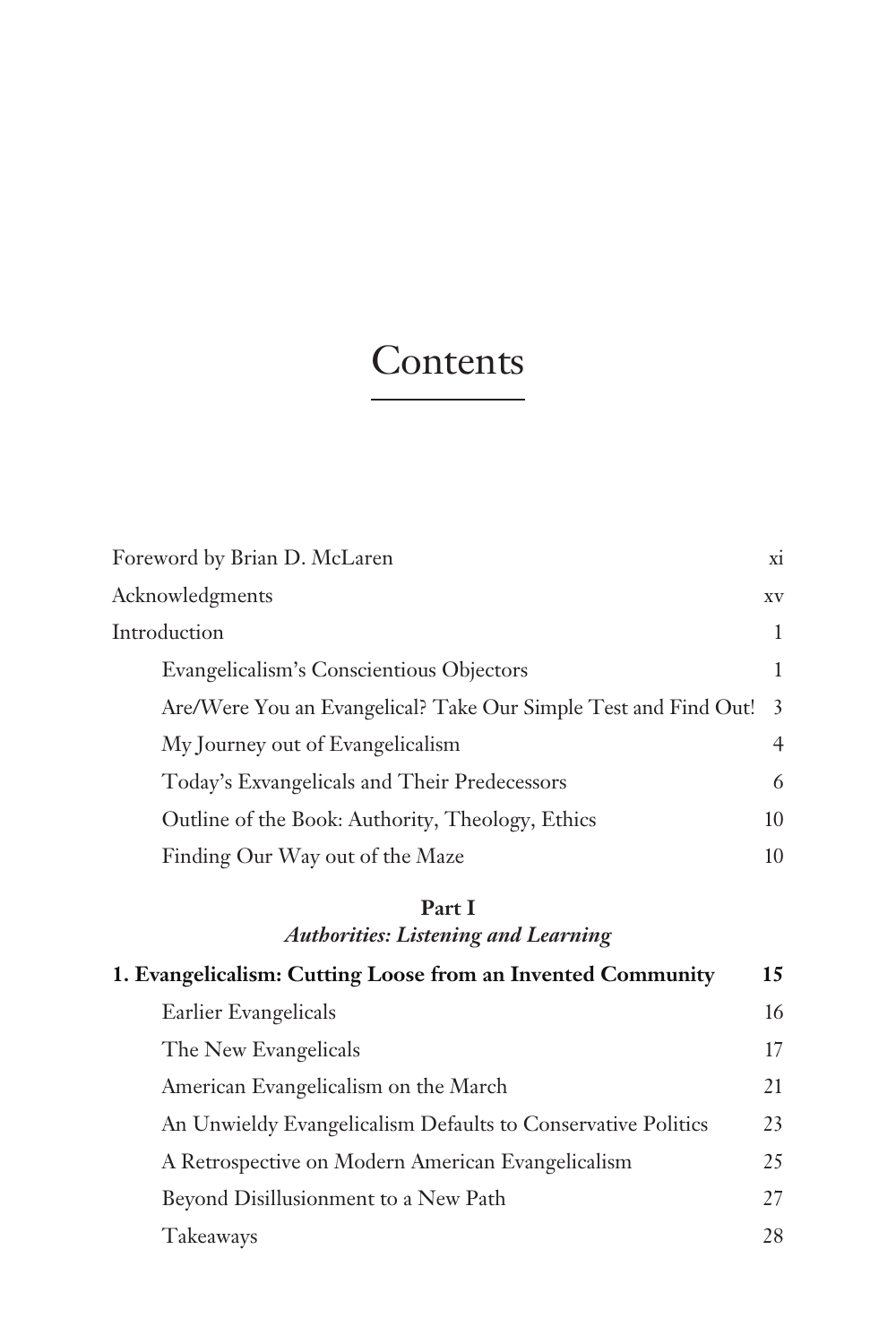| $\cdots$ |          |
|----------|----------|
| V111     | Contents |

| 2. Scripture: From Inerrancy to the Church's Book                                      | 29 |
|----------------------------------------------------------------------------------------|----|
| <b>Evangelical Biblicism</b>                                                           | 30 |
| Inerrancy and Infallibility                                                            | 30 |
| Composition, Contextuality, and Diversity                                              | 34 |
| The Inevitability of Interpretation                                                    | 35 |
| The Church's Book                                                                      | 37 |
| The Hebrew Bible-and the Jewish People's Way of Reading It                             | 38 |
| Epistemology: There Are Many Other Ways of Knowing                                     | 40 |
| Another Way: Church, Lectionary, and Liturgy                                           | 41 |
| Takeaways                                                                              | 43 |
| 3. Resources: Hearing God's Voice beyond Scripture                                     | 45 |
| Beyond Sola Scriptura                                                                  | 45 |
| Internal Ecclesial Resources: Tradition, Churches,<br>and Their Leaders                | 47 |
| Lived Human Capacities: Reason, Experience, Intuition,<br>Relationships, and Community | 51 |
| External Intellectual Resources: The Arts and Sciences                                 | 55 |
| A Further Word about Science, with an Excursion into Climate<br>Change                 | 57 |
| Toward Christian Humanism via Erasmus                                                  | 60 |
| Takeaways                                                                              | 61 |
| Part II                                                                                |    |
| Theology: Believing and Belonging                                                      |    |
| 4. God: In Dialogue with the Story of Israel                                           | 65 |
| Six Key Strands of Theology                                                            | 65 |
| Burning Children Is Where I Begin                                                      | 68 |
| Grappling with the Narrative of the Hebrew Bible                                       | 71 |
| The Theological Crisis after 587 BCE                                                   | 74 |
| Toward a Post-Holocaust Voluntary Covenant                                             | 75 |
| A God Who Suffers at Human Hands                                                       | 80 |
| Takeaways                                                                              | 81 |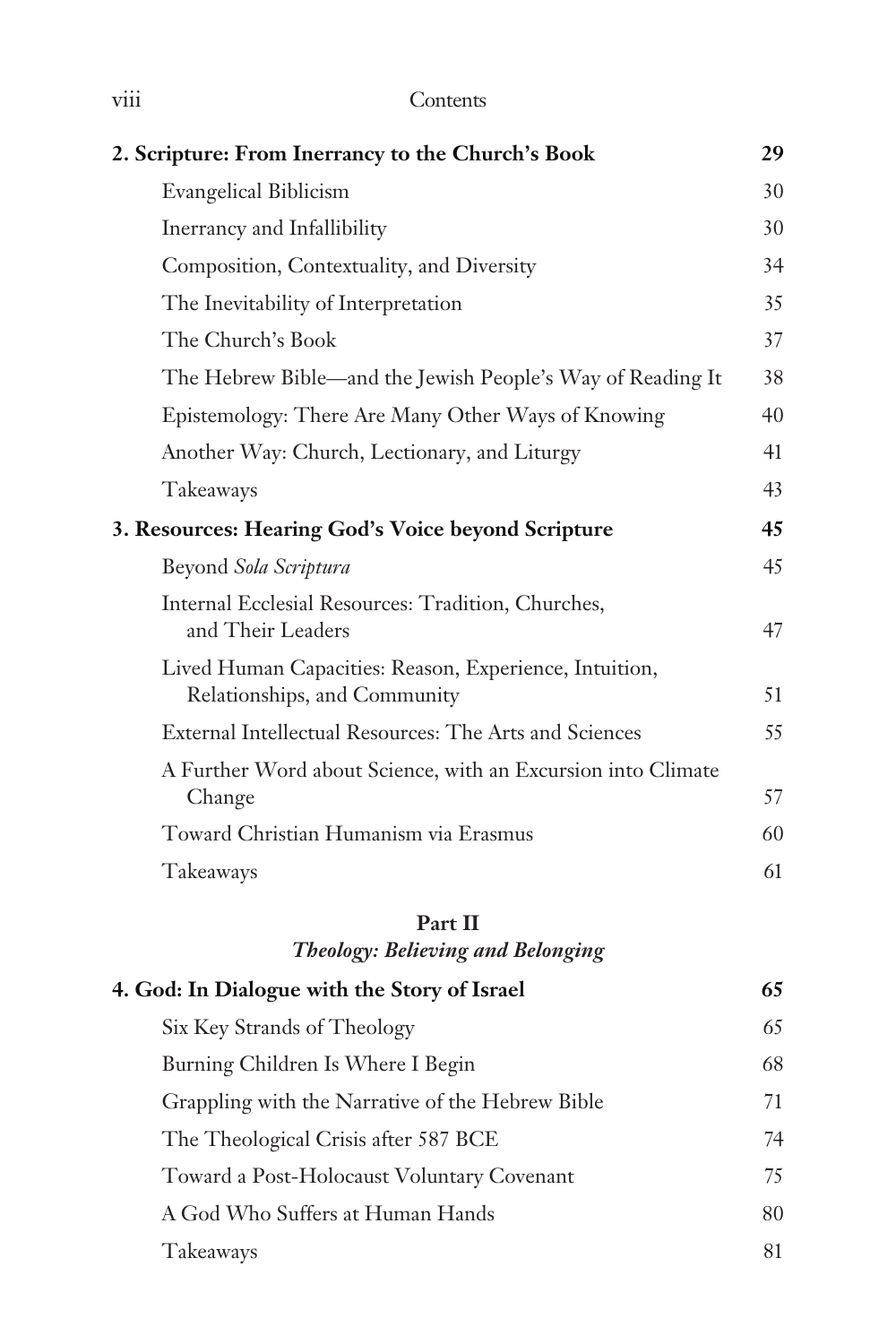| Contents                                                                              | ix  |
|---------------------------------------------------------------------------------------|-----|
| 5. Jesus: Apocalyptic Prophet, Lynched God-Man, Risen Lord                            | 83  |
| Jesus according to                                                                    | 83  |
| Jesus according to American White Evangelicalism                                      | 84  |
| Jesus according to Jesus                                                              | 86  |
| Jesus according to Gushee via Matthew                                                 | 89  |
| What Do We Make of Jesus' Message Today?                                              | 97  |
| What Do We Make of Jesus' Death Today?                                                | 98  |
| What Is Our Gospel?                                                                   | 99  |
| Takeaways                                                                             | 100 |
| 6. Church: Finding Christ's People                                                    | 103 |
| Leaving Church                                                                        | 103 |
| Toward a Biblical Theology of Church                                                  | 104 |
| A Second Look at the Evangelical Church Crisis                                        | 107 |
| My Churches: Looking inside the Doors                                                 | 108 |
| Where Shall Post-evangelicals Find Christ's People?                                   | 114 |
| Takeaways                                                                             | 116 |
| Part III                                                                              |     |
| <b>Ethics: Being and Behaving</b>                                                     |     |
| 7. Sex: From Sexual Purity to Covenant Realism                                        | 119 |
| The Bible on Sexuality                                                                | 120 |
| Purity, Gender, and Sex                                                               | 122 |
| At the Intersection of Nature and Culture                                             | 125 |
| Evangelicals and LGBTQ People: What Went Wrong                                        | 127 |
| <b>Toward Post-evangelical Sexual Ethics</b>                                          | 130 |
| Takeaways                                                                             | 135 |
| 8. Politics: Starting Over after White Evangelicalism's<br><b>Embrace of Trumpism</b> | 137 |
| The Difficulty and Complexity of Christian Political Ethics                           | 137 |
| The Political Trajectory of White US Evangelicals                                     | 138 |
| The Birth of the 1970s Christian Right                                                | 141 |
|                                                                                       |     |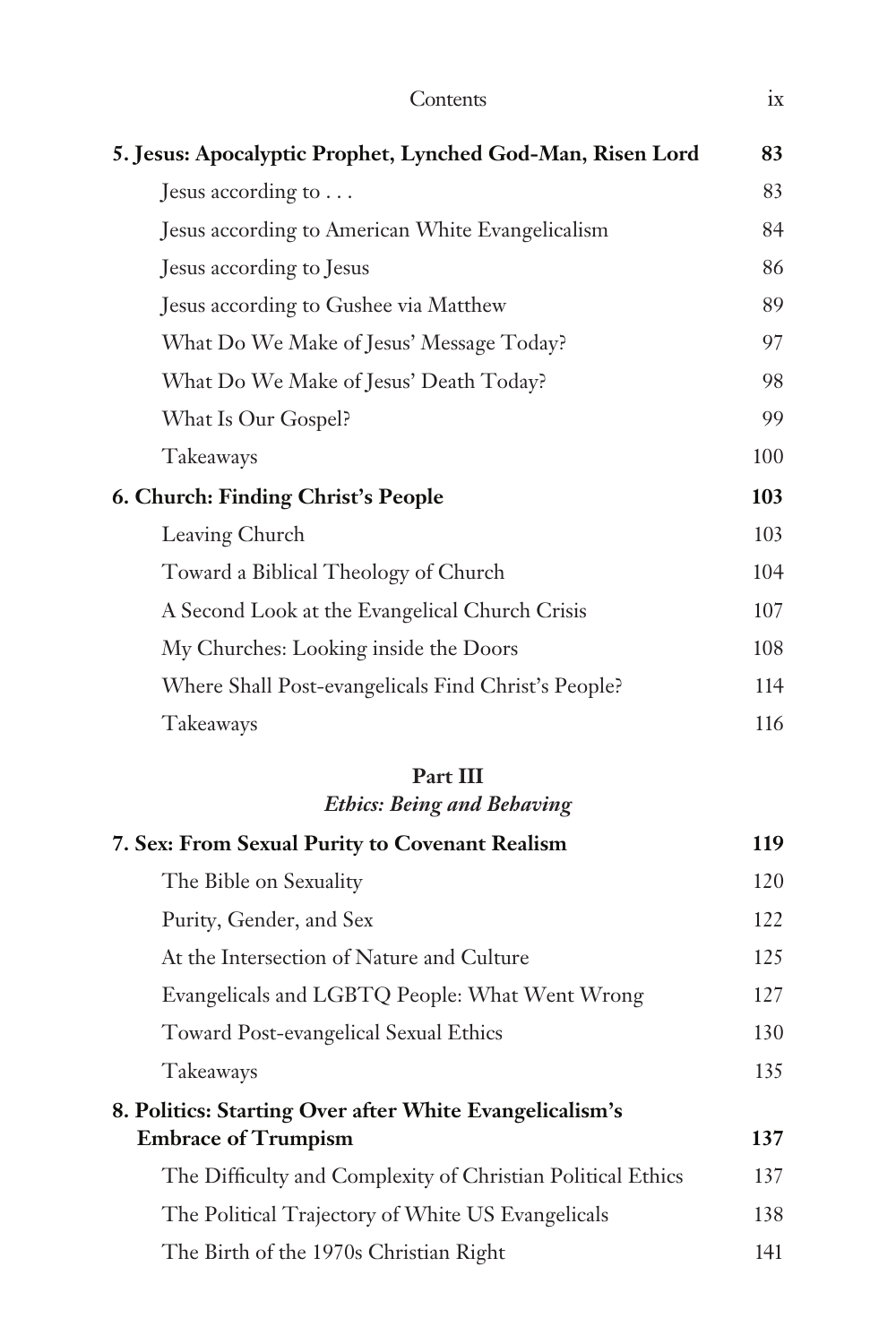| Contents<br>X |
|---------------|
|               |

| <b>Current Developments</b>                                               | 142 |
|---------------------------------------------------------------------------|-----|
| Seven Marks of Healthy Christian Politics                                 | 144 |
| Takeaways                                                                 | 150 |
| 9. Race: Unveiling and Ending White-Supremacist Christianity              | 151 |
| Western Christian Racism: A Heresy Visible in Fifteenth-Century<br>Europe | 151 |
| White American Christians Embrace the Sin of Black Slavery                | 154 |
| Wickedness Flourishing in White Racist Christianity                       | 155 |
| Black Observers Have Always Named the Heresy                              | 156 |
| We Missed Every Opportunity to Repent                                     | 158 |
| Rethinking Everything by Listening to People of Color                     | 162 |
| Takeaways                                                                 | 168 |
| Epilogue                                                                  | 169 |
| Appendix: Toward a Post-evangelical Typology: A Who's Who of              |     |
| the Post-Evangelicals                                                     | 171 |
| <b>Notes</b>                                                              | 175 |
| Index of Bible References                                                 | 207 |
| Index of Names and Subjects                                               | 211 |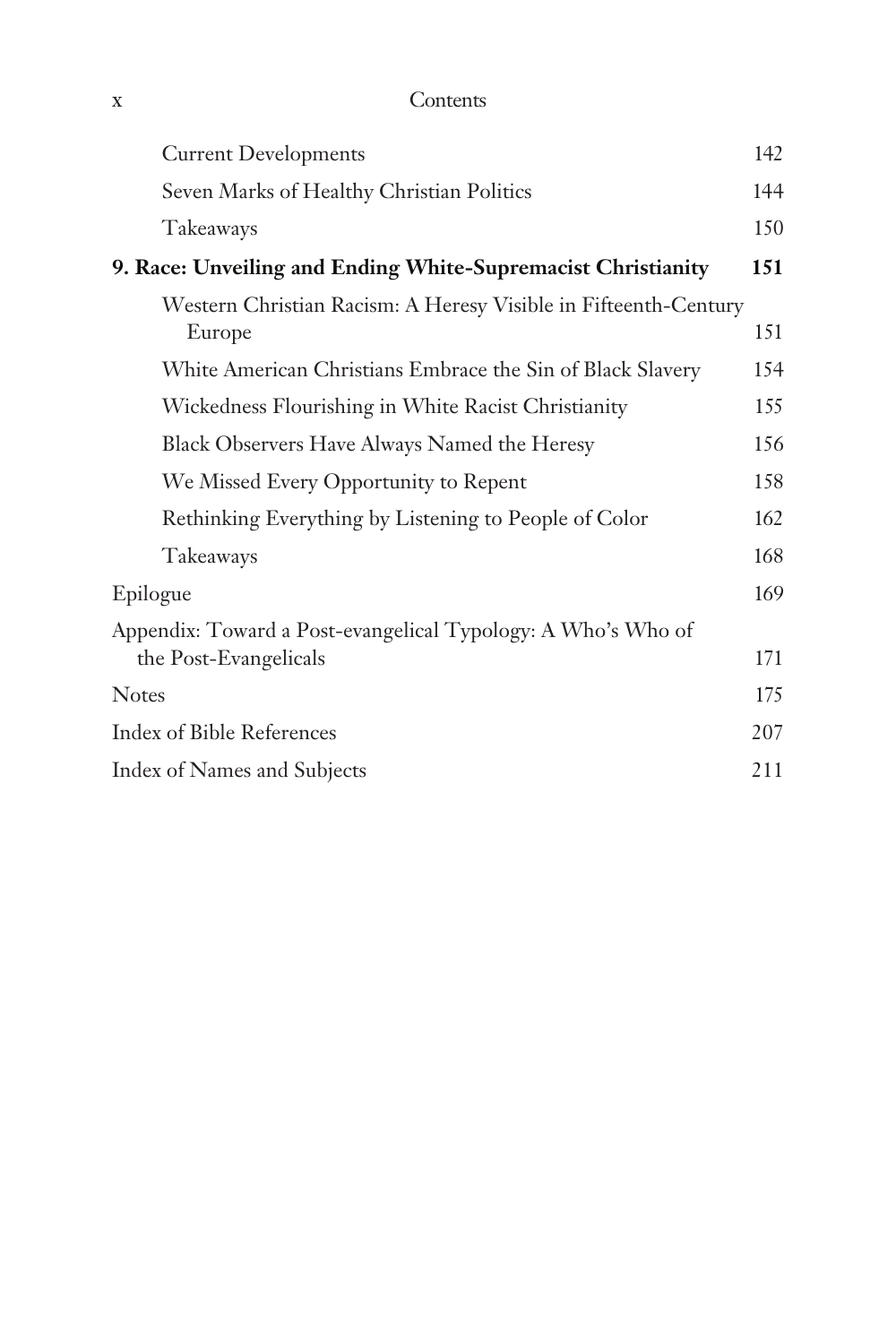### Foreword

#### Brian D. McLaren

Years ago, an evangelical pastor told me of an exchange he had with a fellow pastor. They had attended the same evangelical seminary about a decade earlier. As he sat in his former classmate's office, he scanned his colleague's huge bookshelf filled with familiar evangelical titles by familiar evangelical authors. To his surprise, he noticed one my books, sticking out like a sore thumb.

He pulled it off the shelf and asked, "How did you like it?" "I didn't finish it," his friend replied. "Why not?" he asked. "I spent a lot of money and time on this library," his friend answered. "If that book is right, I would need to throw out half my library and start over again. That's not happening." That ended the conversation.

I kept thinking of that story as I read the book you're now holding. You might be one of those people who have invested a lot of money and time in evangelical Christianity. The thought of writing off that investment seems too high. Yet every day that passes, the cost of staying silent and therefore complicit rises too.

David Gushee has good news for you. Instead of writing off your whole evangelical investment as a total loss, you can shift your investment into a different kind of Christianity. He calls it *Christian humanism*, and if that term seems to entice you, let it. (And if it doesn't, let it anyway.)

I've had the honor of reading and endorsing several of David's books, so I've had a front-row seat in watching his transformation and migration. Step by step, he has made clear what he needed to leave, and in this book he makes it equally clear that instead of moving from one static location to another, he has moved from a static location to a dynamic peregrination, from a place to a path, from "Here I stand" to "Here is the path I am now following."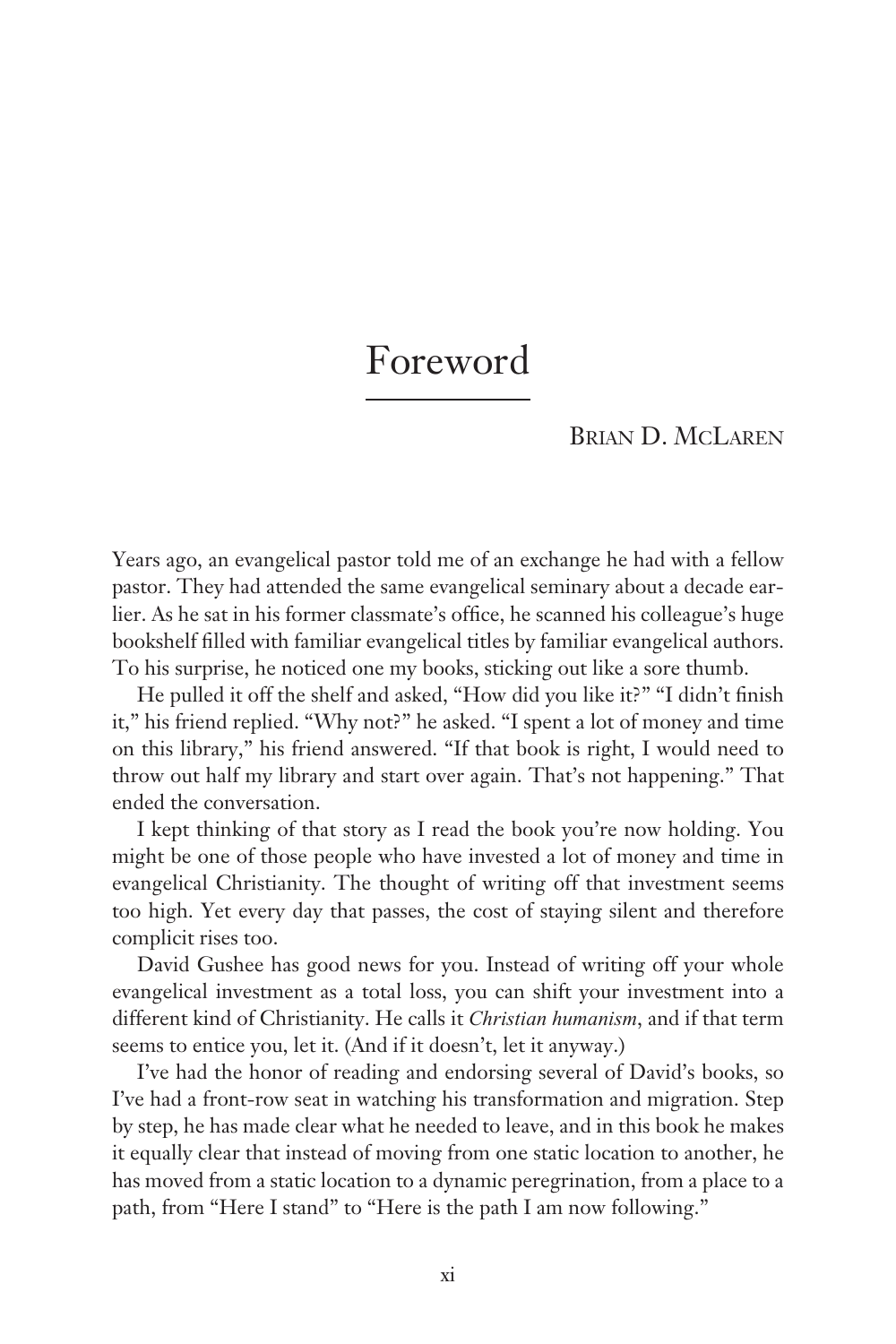#### xii Foreword

It's a good path, an honest and welcoming path; and by the time you finish chapter 9, there is a good chance you will feel drawn to join him on it.

Whatever else we might say about American evangelicalism, it's hard to deny that it has become uglier, more compromised, and less credible in recent decades, and especially since November of 2016. There is a certain point in the decomposition of a religious community at which its gatekeepers lose their authority. Like a bar of soap, it has been used up. They can scold, critique, and threaten even more loudly than before, but folks wonder, "And why should I care what *you* think anymore?"

I think we're at that point for growing numbers of evangelicals. If evangelical gatekeepers can swallow keeping children in cages, mocking the Sermon on the Mount, and following leaders in thrall to Trumpist bigotry, why would anyone respect their discernment, value their praise, or fear their critique?

For that reason (and many more), I think a lot of people are ready for this book; and if they start it, there's a high probability that they'll actually finish it, come what may. David writes so clearly and with such refreshing brevity that I feel confident in making that prediction.

After getting the lay of the land in the first few chapters, here are a few highlights you can expect:

In chapter 4, you will not be able to forget the "burning children test." Then, after David describes six strands of evangelical theology, you'll come to the dramatic watershed moment when he concludes, "*I need to state very clearly that I oppose every aspect of this version of evangelical Christianity.*"

In chapter 5, you'll find his exploration of "Jesus according to" highly compelling, not to mention comprehensive and insightful.

If you've been staying home most Sundays because church seems more and more like "a consumer culture" and an "outpost of a political party," you may discover in chapter 6 that your departure doesn't mean that you've actually rejected church, but rather that you've wisely turned away from "a negation of what Christ intended the church to be."

In chapter 7, what David means by Christian humanism will become starkly clear—in clear contrast to "inhumanity in the name of Christ," and you'll find his discussion about human sexuality to be refreshingly realistic and humane.

Then comes chapter 8, where David lays down this provocative gem: "There is no way that the Bible can be said to produce a single coherent political vision or ethic. It has proven to be usable for endless alternative politics: theocratic, royalist, authoritarian, fascist, ethno-nationalist, slavocratic, colonialist, Christian democrat, revolutionary, reformist, liberal, libertarian, socialist, communist, anarchist, quietist, millenarian, and even today's socialconservative white evangelical Republicanism."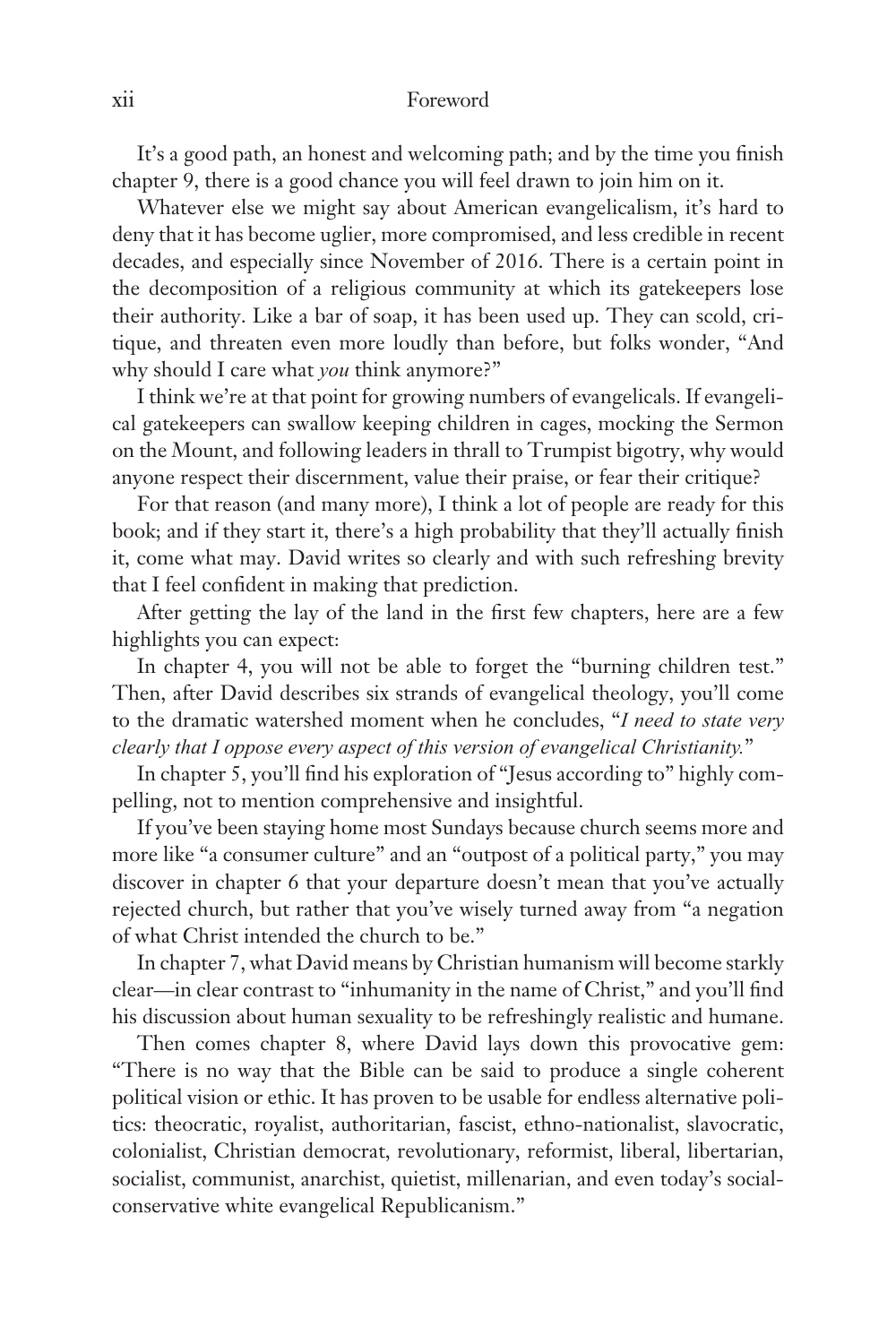#### Foreword  $\overrightarrow{v}$  xiii

I think that chapter 9 will be one of the most quoted chapters in David's body of work to date, outlining seven commitments for post-evangelical politics.

If a nonfiction book can be said to have a climax, you'll reach it in the final paragraphs where David offers a confession and apology that are sobering, pointed, and unforgettable . . . and, I hope, contagious.

For all these reasons and more, as much as I've loved all of David's books, this one strikes me as his magnum opus, the one most not-to-miss, the one that should not be put on your shelf until you have read through to the last page, come what may.

Thank God, David Gushee is right: there is indeed life after evangelicalism: life abundant, full, and free.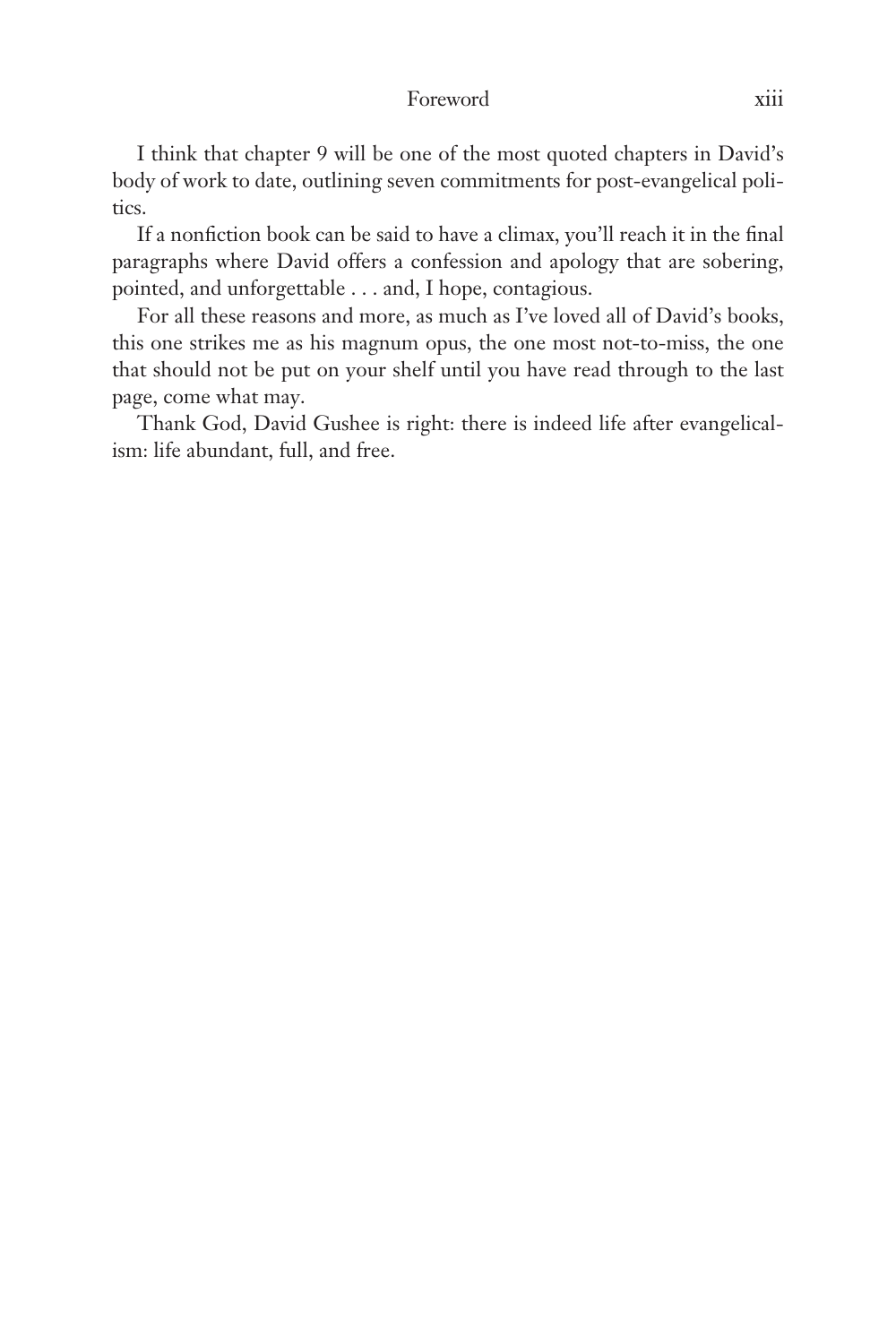#### **EVANGELICALISM'S CONSCIENTIOUS OBJECTORS**

This is a book for people who used to be "evangelicals"<sup>1</sup> and are now postevangelicals or ex-evangelicals or #exvangelicals or somewhere painfully in between.

I am one of them. One of you. In the United States alone, there are millions of us.

According to the Pew Research Center's landmark 2014 Religious Landscape Study, adults who had been raised evangelical but who had either switched to another religious tradition or no longer identified with any religious tradition comprised roughly 8 percent of the total US population. That's about 25 million people.<sup>2</sup>

White US evangelicalism, in particular, is in trouble. This comment is from Daniel Cox of Public Religion Research:

Nearly one-third of white Americans raised in evangelical Christian households leave their childhood faith. . . . The rates of disaffiliation are even higher among young adults: 39 percent of those raised evangelical Christian no longer identify as such in adulthood. . . . As a result, the white evangelical Protestant population in the U.S. has fallen over the past decade, dropping from 23 percent in 2006 to 17 percent in 2016. But equally troubling for those concerned about the vitality of evangelical Christianity, white evangelical Protestants are aging. . . . The median age of white evangelical Protestants today is 55.3

Michael Gerson, a dissenting evangelical<sup>4</sup> who served as a speechwriter for President George W. Bush, also worries that evangelicals are in serious trouble as they hemorrhage their young people: "About 26 percent of Americans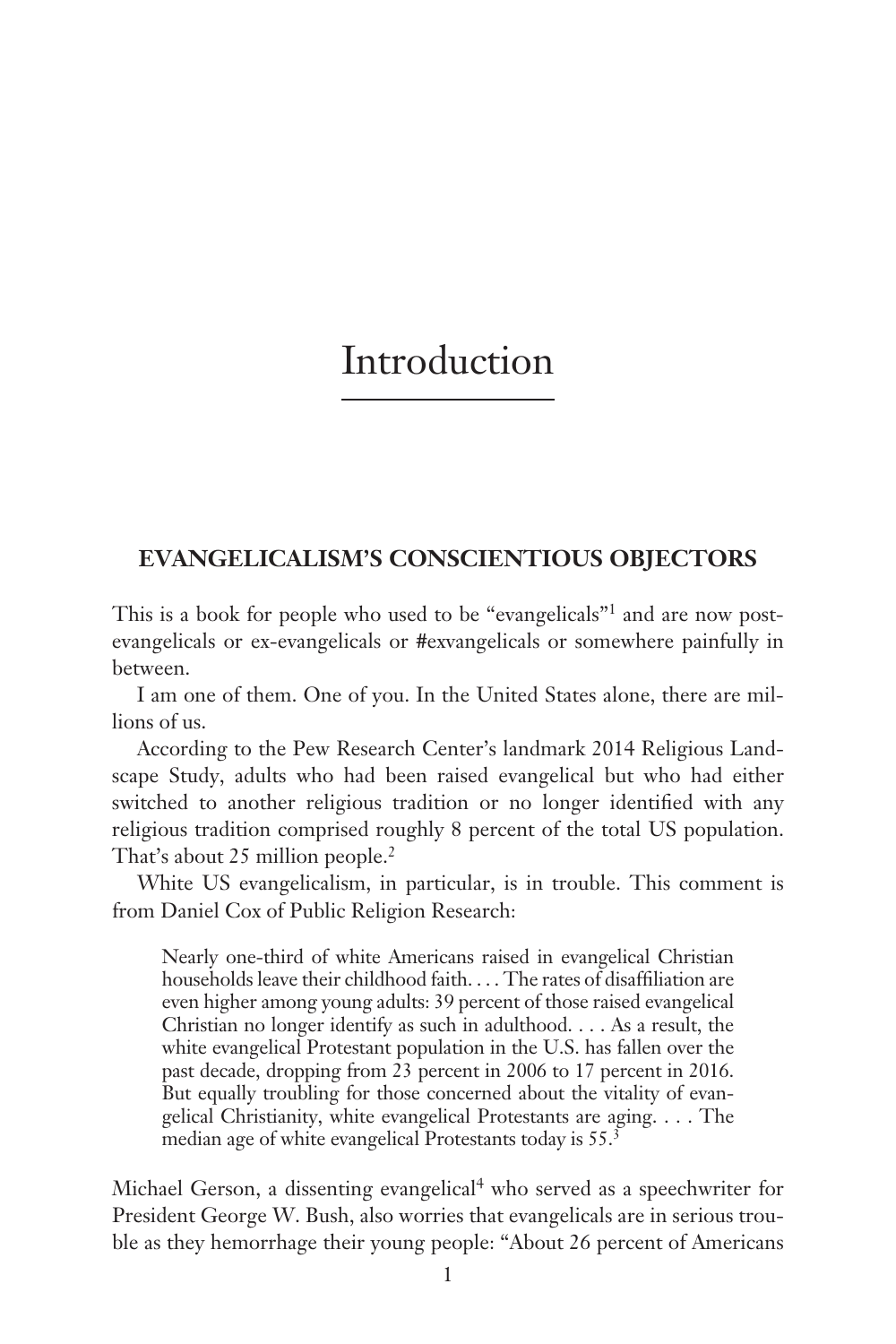65 and older identify as white evangelical Protestants. Among those ages 18 to 29, the figure is 8 percent. Why this demographic abyss does not cause greater panic—panic concerning the existence of evangelicalism as a major force in the United States—is a mystery and a scandal."5

Evangelicalism's recent declines take place against the broader backdrop of a declining Christianity in the United States. Various polls reveal that the number of people claiming Christian affiliation in this country has been dropping by just over 1 percent a year, and those claiming no affiliation are rising at almost the same rate—making it look like a direct swap of Christianity with disaffiliation.6 It has also been clear for a while that millennials—those born between 1981 and 1996, now twenty-four to thirty-nine years old—are the least religiously affiliated group ever polled.7 Early indications suggest that the generation rising after them—now called Generation Z, basically the college kids and younger seminarians that I teach—may be even less interested in religion.

For a long time, US evangelicals comforted themselves with belief in their immunity from the overall Christian decline. *We* were fine; *they* (those other, less faithful Christians) were in trouble, because of their liberal theology and lack of vitality. That was the story. But now, well, not so much. Evangelicals are experiencing the same downward trend.

People are leaving evangelical Christianity, young people most of all. That's a fact. Some are leaving their evangelical churches, families, and friends. Some are leaving evangelical theology. Some are leaving the evangelical subculture. And some are leaving God, Jesus, the Bible, the Holy Spirit, the whole thing, Christianity, all of it.

It must be acknowledged that every religious tradition produces dissidents and exiles. The faith with which one is raised does not always fit. And sometimes people leave their childhood faith as much as a declaration of independence from Mom and Dad as anything else.

Undoubtedly this helps to explain why evangelicalism is losing some of its young. But the evidence suggests that much more is going on. What we are seeing is not just rebellion against parents or normal ebb and flow. We are witnessing *conscientious objection*. Ex-evangelicals are leaving based on what they believe to be specific offenses against them personally, or against their family and friends, and specific experiences of trauma that have left lasting damage like clergy sexual abuse, sexist exclusion and mistreatment, and every kind of indignity against gay, lesbian, and trans people. Some are leaving based on intellectual problems that they could not resolve within the evangelical tradition—like biblical inerrancy, evolution, and overall closed-mindedness. And some are leaving because they believe the ethical posture of evangelicalism on sex, race, worldly politics—reeks with hypocrisy or is, in fact, unethical.8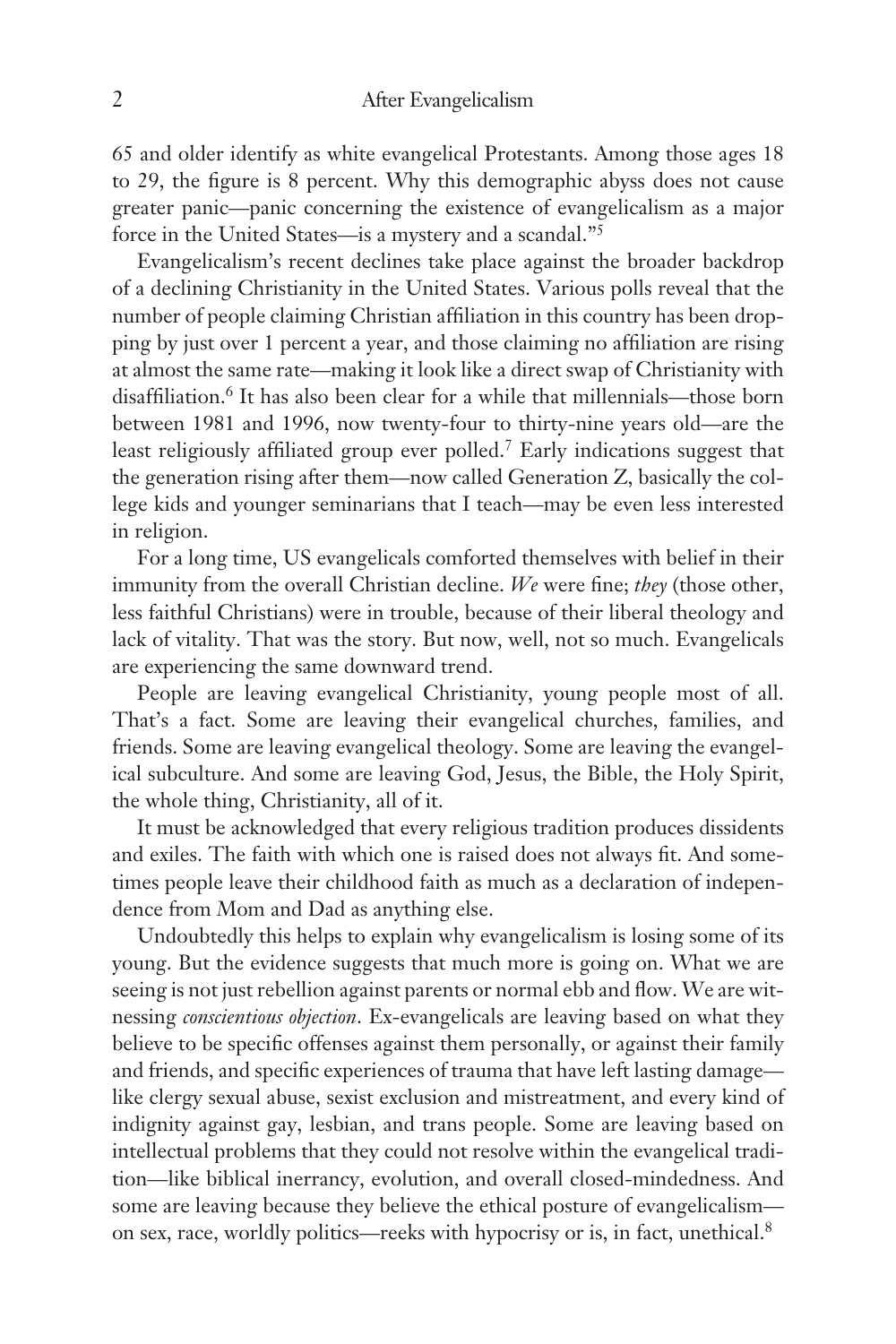This is a book about, and for, these people—evangelical exiles for reasons of conscience. I am not writing about, or for, mere religious preferenceswitchers. I am writing about evangelical exiles, trauma, and conscientious objection.

#### **ARE/WERE YOU AN EVANGELICAL? TAKE OUR SIMPLE TEST AND FIND OUT!**

Let's take a test to see if you qualify as an "American evangelical." Put a check in the box beside the item if you know what I am referring to in any of the following twenty-five references:

| □ "Lord, I Lift Your Name on High"    | $\Box$ Bob Jones               |
|---------------------------------------|--------------------------------|
| $\Box$ John Piper                     | $\Box$ Biblical inerrancy      |
| $\Box$ Complementarianism             | $\Box$ I Kissed Dating Goodbye |
| $\square$ 700 Club                    | $\square$ John MacArthur       |
| $\Box$ The Message                    | $\Box$ Eugene Peterson         |
| $\Box$ Wheaton College                | $\Box$ Purity rings            |
| $\Box$ Azusa Pacific                  | $\Box$ Reparative therapy      |
| $\Box$ Moody                          | $\Box$ Left Behind             |
| $\Box$ Veggie Tales                   | $\Box$ Hell houses             |
| $\square$ Zondervan                   | $\Box$ Tim LaHaye              |
| $\Box$ God didn't make Adam and Steve | $\Box$ Tony Evans              |
| $\Box$ Christian Zionism              | $\Box$ The rapture             |
| $\Box$ Father, hold me                |                                |

If you checked twenty or more boxes, you are, or were, an evangelical. Congratulations! Your prize is a boxed set of all the writings of John MacArthur!

Yes, if you checked most of those boxes, you know quite well the world we are leaving or have left. It wasn't all bad. But it is a world we cannot live in anymore.

But even those who know they must leave do not always know where they are going. Many individuals have made their decisions, of course. But overall, post-evangelicals do not know whether they are leaving church, or leaving evangelicalism, or leaving their denominations, or leaving faith, or leaving the Bible, or leaving Jesus, or just leaving. They do not know whether they are now to be mainline Protestant or Catholic or spiritual-but-not-religious or agnostic or just disillusioned.

This book is about where we might want to be going more than what we are leaving. And yet it is impossible to think deeply about where to go next if we don't think deeply about what went so wrong where we were. Throughout this book, we will need to do both.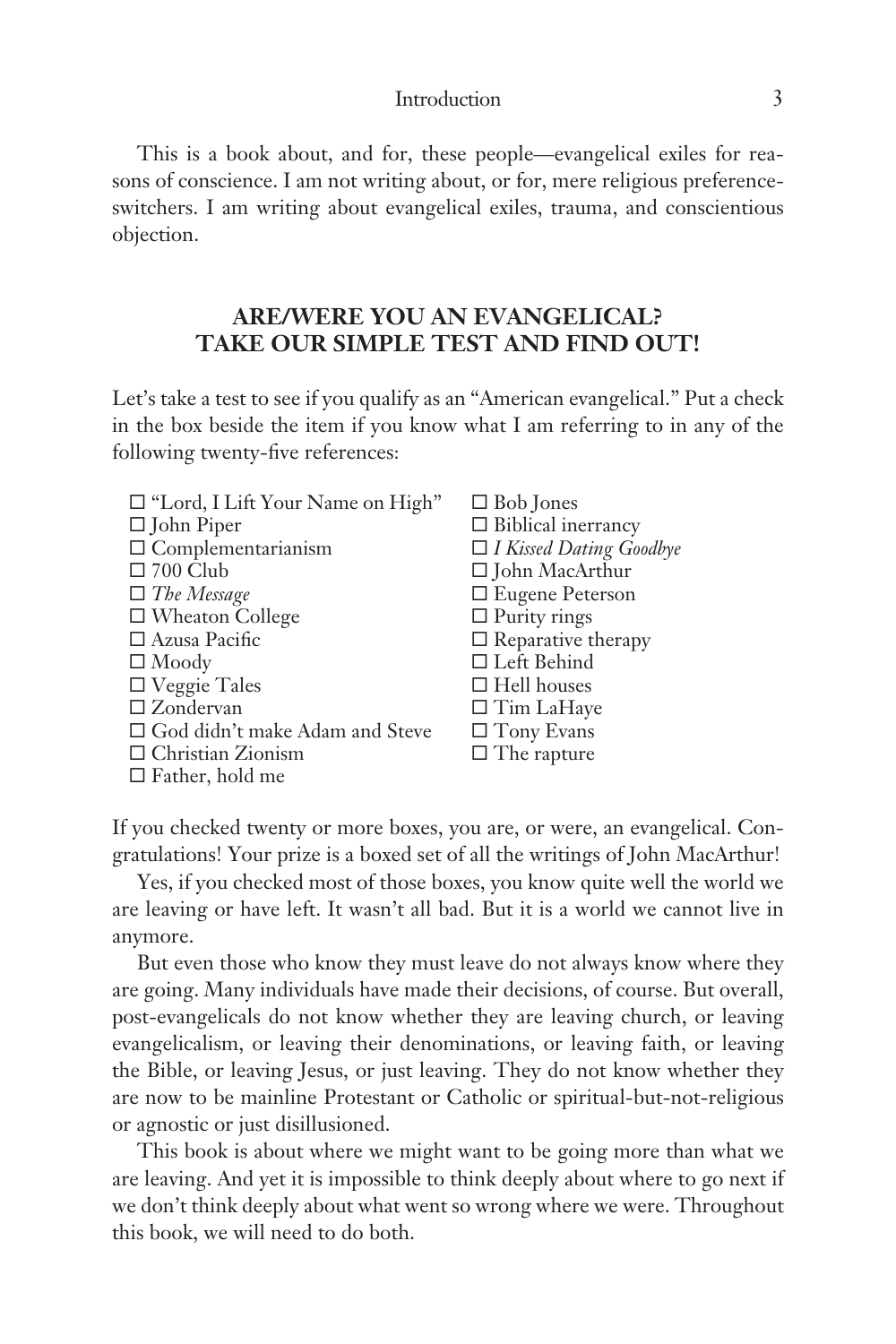#### **MY JOURNEY OUT OF EVANGELICALISM**

In my book *Still Christian: Following Jesus Out of American Evangelicalism* (published in September 2017), I told my personal faith story.<sup>9</sup> I hope you have read it or will read it soon! But here is a summary. I share it because it is always important to be honest about the experiences one brings into a book, especially one like this.

I was born into a Catholic family in northern Virginia and left the church at the age of thirteen despite the strenuous protest of my Irish Catholic mother. Three years later, I underwent a dramatic and most unlikely conversion to evangelical faith in a Southern Baptist congregation. I was all in from that point on, later attending Southern Baptist Theological Seminary and becoming an ordained Southern Baptist minister.

This means my first entry into an evangelical subculture was in the bornagain Southern Baptist world of the late 1970s. I didn't know I had become an "evangelical." The term wasn't used at that time among Southern Baptists and had only just begun to catch on in national media.

The fact that I wasn't raised in an evangelical family, that I became a Southern Baptist, and that Southern Baptists really did not identify as "evangelicals" until they were led to do so by conservative Baptist leaders in the 1990s, makes my journey different from that of many other post-evangelicals. That I am old enough to have a history with evangelicals that goes back to the late 1970s gives me a somewhat longer historical frame than those who are younger. And finally, the fact that my evangelical experience was generally wholesome and untraumatic—until I took on controversial ethical issues as an adult—also shapes me and the approach I take here.

After seminary, at age twenty-five, I decided to attend the liberal Union Theological Seminary in New York, where I received doctoral training in Christian ethics and wrote a dissertation about Christians who rescued Jews during the Holocaust.<sup>10</sup> This dissertation became crucial in launching my career and forming my moral vision. I learned then to care deeply about the moral effects of Christian faith, for good or ill. I became certain that the goal is not just to make more Christians. The goal is to make better Christians.

During a pivotal two years of that six-year doctoral process, I worked on the staff of the estimable Ron Sider, who initiated me into the broader evangelical world of the early 1990s. His version of evangelicalism was derived from his Mennonite faith. It was hopeful (rather than pessimistic or angry), center-left politically (rather than right-wing), and oriented to peace and justice (rather than end times, abortion politics, or apologetics). Sider helped me figure out who I was going to be religiously.<sup>11</sup> It was under his influence that I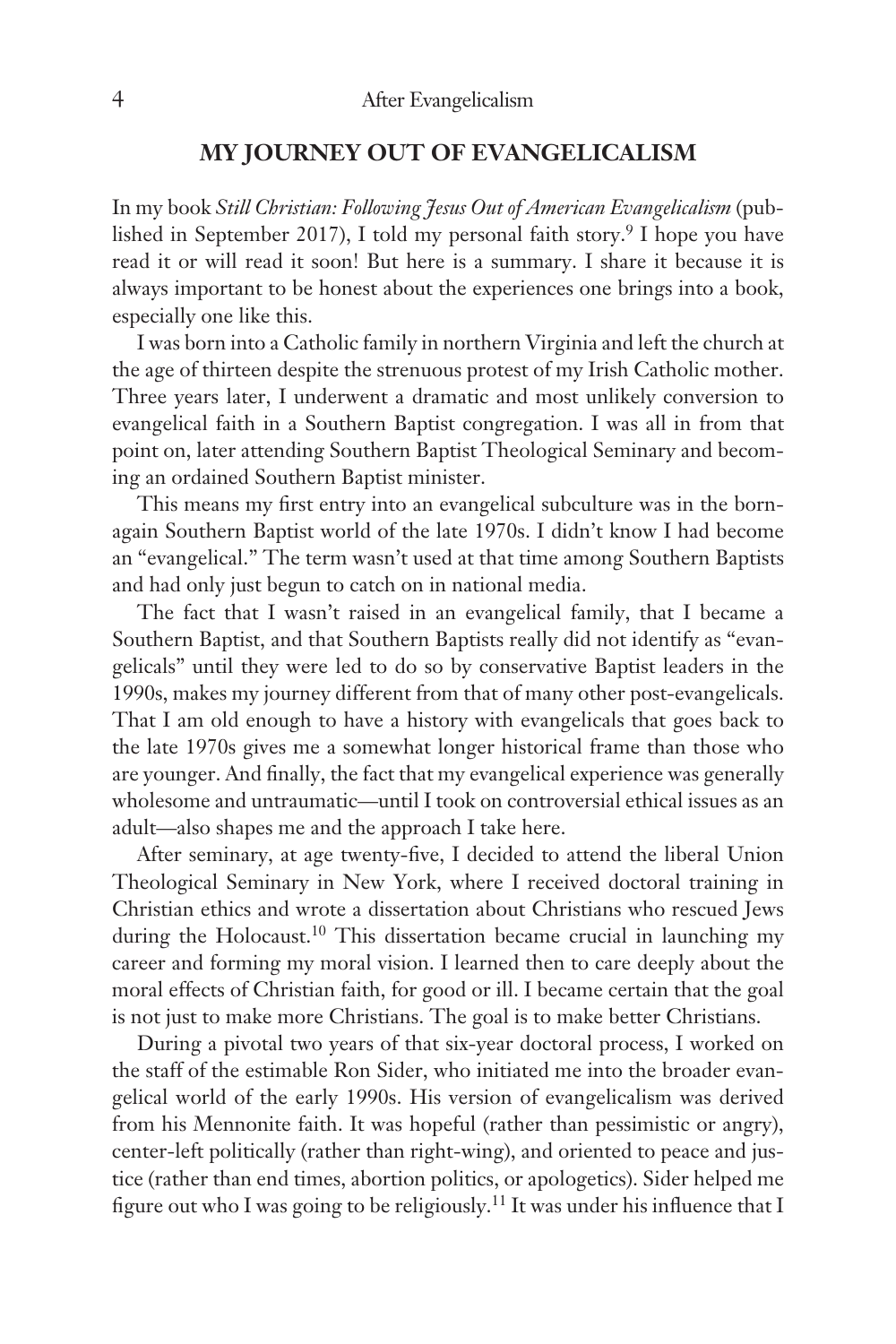embraced the evangelical label, both personally and professionally. His name will appear in this book several times. He is one of the best.

Gratefully accepting the only teaching job available to me upon graduation in 1993, I returned to Southern Baptist Seminary for a soul-testing three years. When I was hired there, it looked like Southern was going to become not just a Southern Baptist school but an explicitly center-right evangelical school. Part of the agenda of the new leaders at Southern was to bring Southern Baptists into the evangelical world, and to do that they were hiring selfidentified evangelicals like what I had become. I hoped that my center-left evangelicalism would fit well enough and would allow me to find and hold a place there. But under then-youthful new president R. Albert Mohler Jr., the school lurched to the right and threw many of us off the bus. The pivotal issue at the time was women in pastoral ministry—which I was for, but Southern decided it was most definitely against.

As an imperfect but salary-paying escape hatch, in 1996 we moved to the Bible Belt town of Jackson, Tennessee, where I taught for eleven years at another Southern Baptist school, Union University. It was there that I became truly drenched in turn-of-the-millennium conservative evangelical culture not just at Union University, but also in our Willow Creek–affiliated local Baptist congregation (which I helped pastor), $12$  in the two very conservative Christian K–12 schools to which we sent our children, and in the evangelical establishment. By that, I mean the array of evangelical Christian colleges, seminaries, magazines, publishing houses, and other institutions that I began having opportunity to serve in my rising career and which will be an important part of the story told in this book. If you attended an obscure evangelical college somewhere in America, I probably lectured there between 1996 and 2007. If you don't remember it, you must have missed required chapel that day.

During the latter stages of this period, I became a visible activist on two causes that left Union University's 95 percent Republican constituency unhappy with me: climate change and post-9/11 US torture of prisoners in the "war on terror."13 (I took the "liberal" position by being concerned about both and by calling evangelical Christians to resist Republican positions on both.) This was uncomfortable enough for all concerned that when a more politically diverse, moderate to liberal, post–Southern Baptist school, Mercer University, invited me to a distinguished university professor role in 2007, the answer was an obvious yes. Everyone breathed a sigh of relief.

Yet even here at Mercer, though our family moved out of the Southern Baptist and evangelical subculture in both church attendance and employment, I remained a self-identified progressive evangelical. I was still trying to call US evangelicals to essentially the same vision that Ron Sider had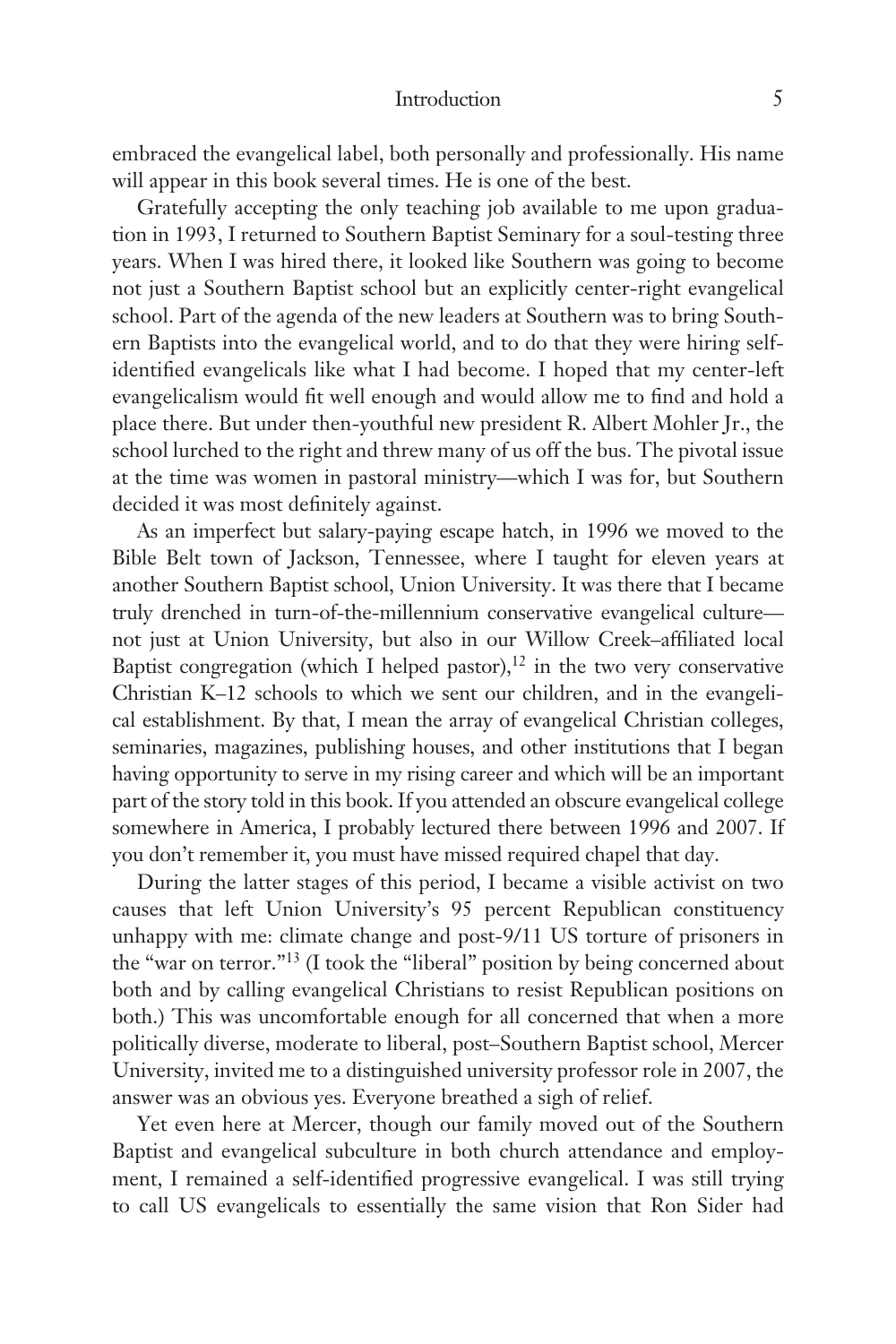imprinted on me in the early 1990s, and I was still holding a national centerleft evangelical audience that had been building for twenty years.

But then in 2014 I wrote *Changing Our Mind*, a book gently making a biblically based argument for full evangelical acceptance of LGBTQ people in church life on the same terms as straight people.14 This work rocketed me—against my will—right out of the evangelical world that had nurtured me and that I had served for two decades. But this forced exit from the evangelical institutional world, the broken friendships, online attacks, and canceled speaking appearances, led to my entry into new communities of Christian exiles and dissidents. It also, quite gradually, opened my eyes to the deeper theological and ethical problems within evangelicalism that are the focus of this book.

I was "following Jesus out of American evangelicalism," as I said in the subtitle of that memoir. But the memoir was mainly about "out of American evangelicalism," not "following Jesus somewhere else." I had not developed my thinking about where to go next, and I was not sure I would write about it if I ever did. The wounds were still too fresh.

#### **TODAY'S EXVANGELICALS AND THEIR PREDECESSORS**

I might have left it there, but a remarkable experience at the American Academy of Religion meeting in November 2018 made that impossible.15

I was serving as president of this large global association of religion scholars, and my presidential address carried the announced title "In the Ruins of White Evangelicalism: Interpreting a Compromised Christian Tradition through the Witness of African-American Literature."16 I will say more about that address later.

What struck me that memorable night in Denver was the rather substantial array of hungry young evangelicals and post-evangelicals who came to hear me. Gathering in the front rows of the lecture space, approaching me afterward, telling me their stories, these promising but troubled (ex-)evangelicals were all around me. They hailed from the best evangelical schools. They were pursuing or had finished doctoral programs in religion and theology. And, to a person, they knew that there was something deeply broken about white US evangelicalism. They were hoping for something from me, some guidance, analysis, or hope. This became apparent in numerous conversations that night and in the days that followed, in person and online.

That is how the seeds of this book were planted. Since then, I have looked around a bit more and seen the signs of distress everywhere. One might even call it a movement.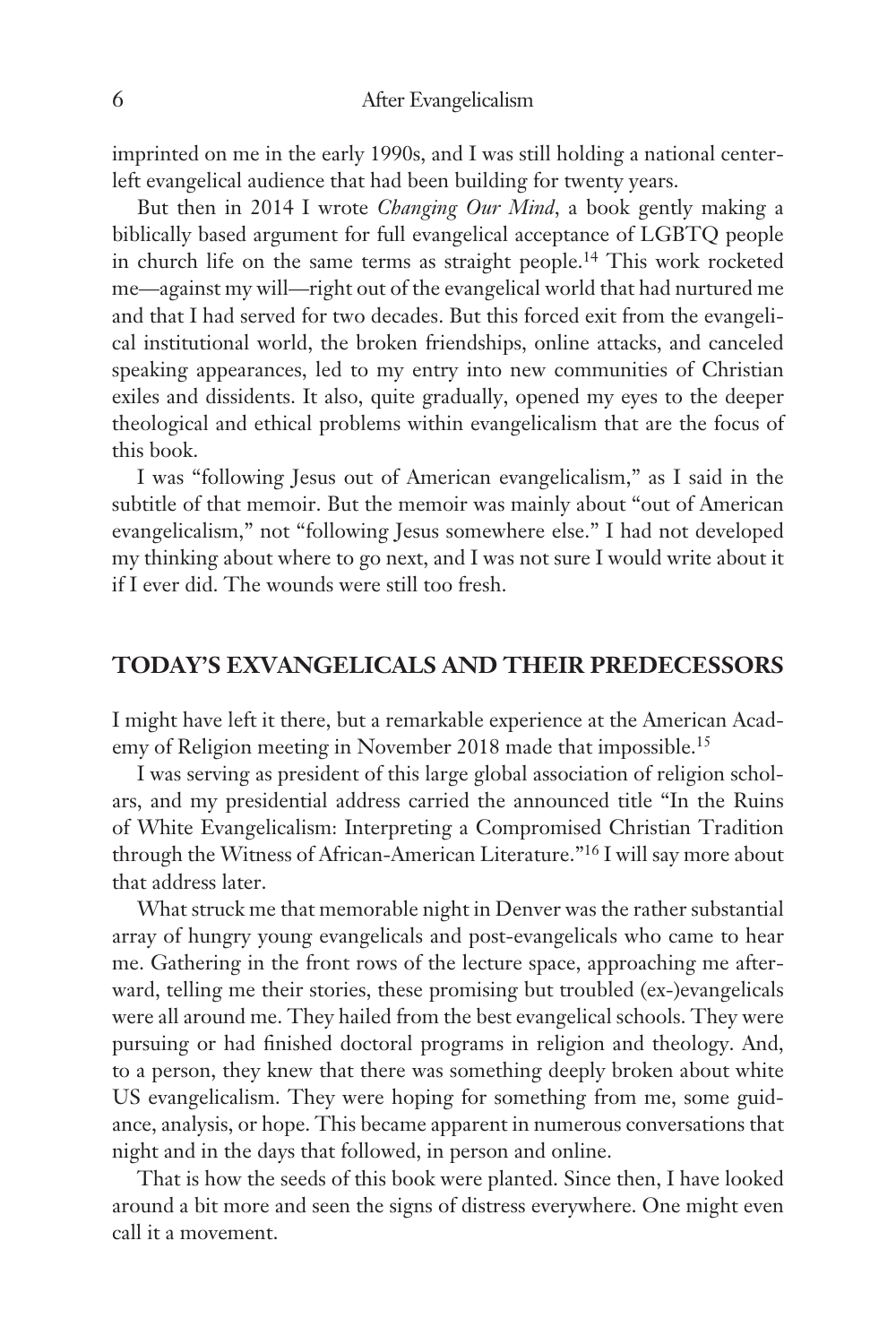Depending on how far one wants to zoom out, one can see a US evangelical dissident and exile population, and people trying to chart paths forward into something like post-evangelicalism, extending back quite a while. In this book we will meet evangelical dissenters and exiles—based on politics, race, sex, gender, doctrine, and more—going back many decades.

More recently, the emerging church movement that began in the early 2000s, centered around figures like Tony Jones, Doug Pagitt, Ray Anderson, and Brian McLaren, now looks like an early expression of post-evangelicalism.17 Authors like these, as well as those who have followed, like Rob Bell, Nadia Bolz-Weber, David Dark, Jennifer Crumpton, Deborah Jian Lee, Peter Rollins, and the late Rachel Held Evans, all seem to belong in a postevangelical space.18

I meet scholars of religion everywhere who came through evangelicalism and left it behind. Visit a religion department almost anywhere in the United States and you will meet some post-evangelicals. Their existence offers happy evidence of evangelicalism's vitality but sad evidence of the difficulty many of evangelicalism's most thoughtful young people find in remaining within their tradition.

Throughout this book, we will keep in mind the complex relationship of evangelicals of color in the United States (and abroad) to white US evangelicalism, which holds most of the power within the evangelical world. While, based on a theological definition, many millions of non-US evangelicals, as well as African American, Latino/a, and Asian American Christians, would count as evangelicals, the power structure and cultural ethos of evangelicalism has been very much US-white-dominated since the birth of the modern evangelical movement in the 1940s. A less polite way to say it is that many evangelicals of color find white evangelicalism hopelessly American and hopelessly racist (see chap. 9).

Relatedly, the very visible, very conservative, very moralistic politics of white evangelicals has both attracted nonwhite evangelicals and repulsed their own dissidents. In other words, moralistic, politicized conservative evangelicalism continually creates and then sheds dissidents. This has been going on for a while. But it certainly seems that the dissident population is growing from all racial and ethnic groups within evangelicalism. The all-powerful, mostly male, white, and American evangelical power structure is being challenged as never before.

Recent dissenting or post-evangelical events such as the Evolving Faith and Liberating Evangelicalism conferences are emerging exactly at this sore point.19 Meanwhile, black and Latino/a liberation and womanist theology teems with people raised as evangelicals and now definitely post-evangelical, in large part due to white evangelical racism but sometimes also due to black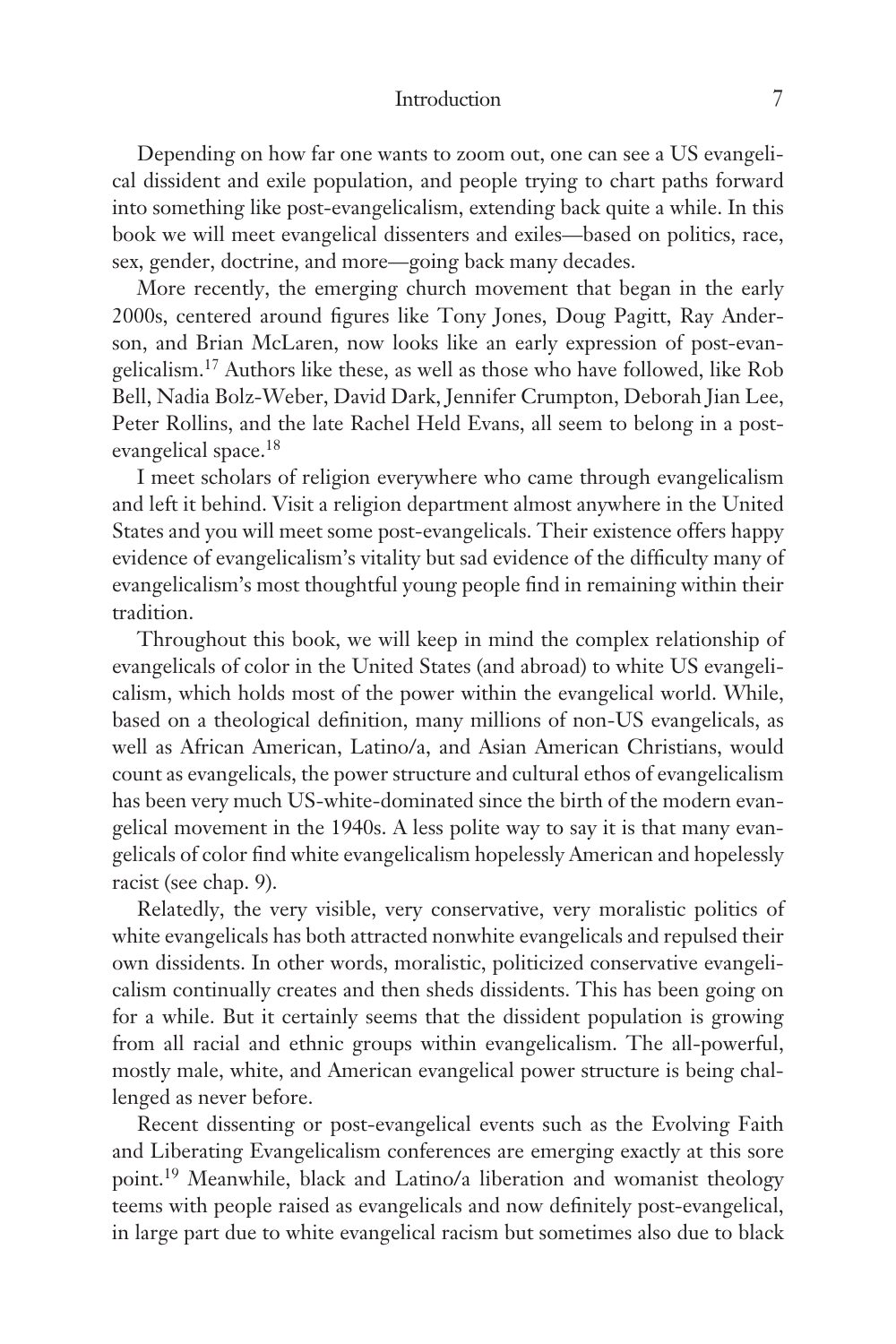and Latino/a evangelical sexism and rejection of LGBTQ people.20 We will engage a number of these voices in this book, for they have much to offer all post-evangelicals.

While this book will mainly concern US evangelicalism and its exiles, at least a brief further word about global evangelicalism seems appropriate. My lectures have taken me to Great Britain, Canada, much of Europe, South Africa, Australia, and New Zealand, with a dip into Latin America. I have learned much on these travels.

My impression is that Australia is the nation whose dynamics in relation to evangelicalism—in terms of both religious life and worldly politics most resemble those of the United States. In both countries, the LGBTQ issue has been both a political issue and a religious one. The press for gay marriage, for example, has led to stark challenges to the evangelical establishment in Australia, which in turn clamps down hard on dissent, which in turn produces exiles, which in turn leads to reconsideration of evangelicalism. Keith Mascord, whom I met in Sydney, has written two books documenting this exact journey.21 One difference in the Australian context is that the evangelical power structure in Australia is dominated by official Anglicanism, and the issues are uniquely connected to the politics of global Anglicanism.

Overall, no issue is more certain to produce evangelical exiles than resistance to LGBTQ inclusion, and the dynamics are similar in much of the world. My experience is that eastern European and global south evangelicals are more closed to any reconsideration of that issue than are those in other contexts I have visited, with Africa the least friendly context. Indeed, while my *Changing Our Mind* book is currently being translated into Swahili, the identity of the translators is being closely held for their protection. That translation project is being undertaken to ameliorate the great suffering of LGBTQ people in Africa, whose life-threatening situation is partly caused by fundamentalist and evangelical Christian zealotry.

Most everywhere, I see a recurring pattern. When LGBTQ evangelicals, their families, and allies start pressing for dignity and even full inclusion, they begin their arguments from within an evangelical theological framework. Eventually they tend to discover that evangelical ways of reading Scripture and, more broadly, of observing reality and discerning truth, may themselves be the problem. This then tends to move some from a dissenting posture within evangelicalism to self-exile from evangelicalism.

Before the LGBTQ inclusion fight created such heartburn, a similar story played out in relation to full equality, dignity, and service for women. Among evangelicalism's exiles from the 1980s and 1990s (and on till today) have been many, many women. Evangelical women often have been blocked from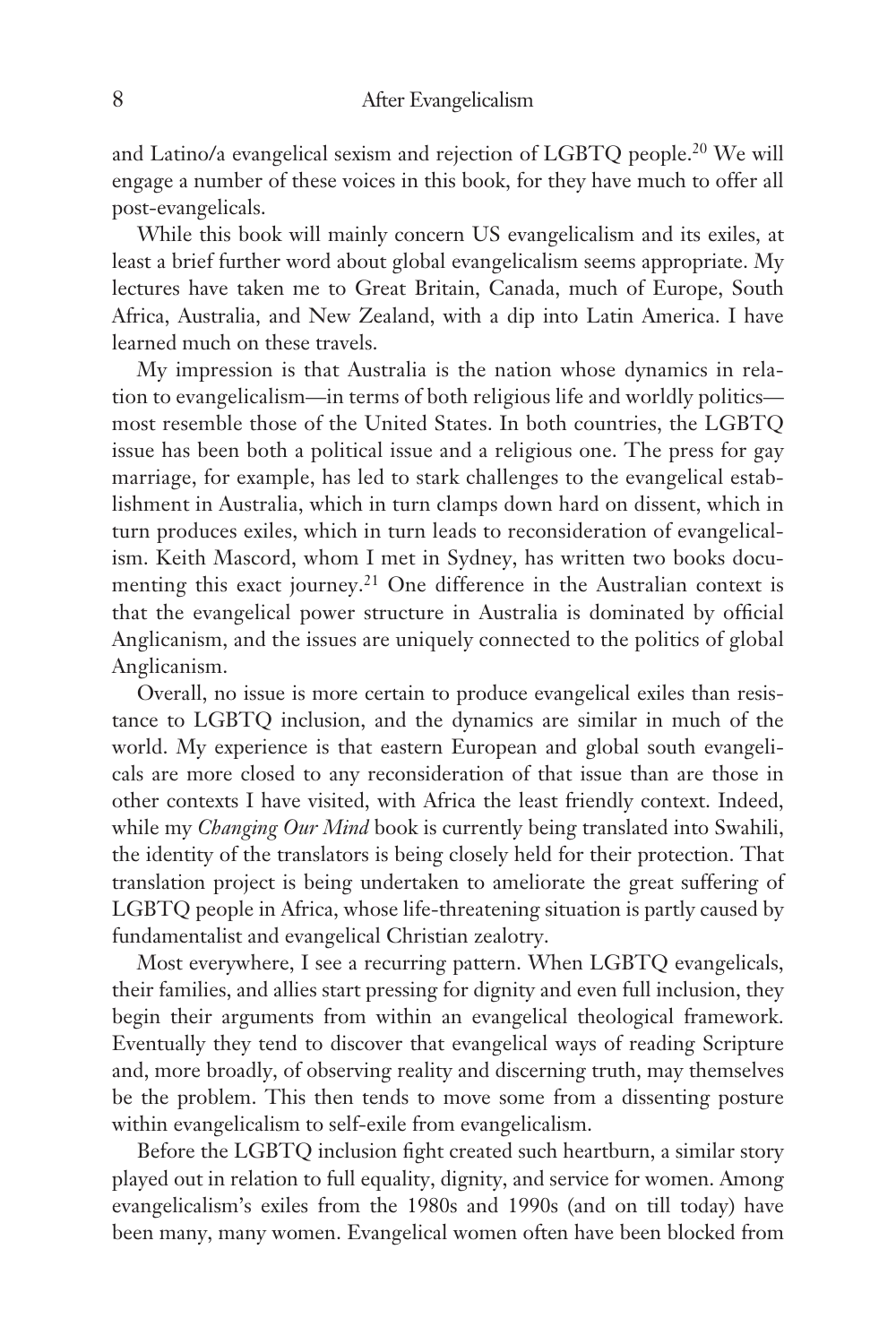pastoral service, and in some traditions have been consigned rather roughly to existential spiritual inferiority. This is a global pattern, and global evangelicalism has thus produced a boatload of female exiles, who are now providing leadership in the post-evangelical space; that is, if they have not felt the need to leave the Christian world altogether.

One more foray well beyond the bounds of evangelicalism may be helpful. In conversations with friends who occupy leadership roles in the Jewish community in the United States, I have learned that some similar patterns have become visible there. At least part of the Orthodox Jewish community relates to Jewish faith and tradition in an analogous manner to how many evangelicals relate to Christian faith and tradition. It is interesting, then, to discover a dissenting and post-Orthodox Jewish trend, also especially among the young. The issues tend to be similar: the role of women, LGBTQ inclusion, and politics. For both Jews and evangelicals, how one relates to the policies of the State of Israel is another point of anguish and division.

Do you notice a pattern beginning to develop here? To the extent that US and global evangelicalism (and beyond?!) have been dominated by straight white men, and to the extent that these leaders have interpreted Scripture and tradition in a way that reinforces their power, they have produced exiles from the margins of their community—those who are not white, not male, and not straight. Today, it seems to me, these exiles are being joined by more and more straight white male exvangelicals, sometimes in solidarity with those already pushed out, and sometimes for their own reasons.

In the United States, the precise post-evangelical moment we find ourselves in seems to have begun in 2016—that fateful year—mainly under the #exvangelical label. Blake Chastain created the hashtag and now runs a podcast under that name. Spoken-word artist Emily Joy was involved in starting the #ChurchToo movement to address sexual abuse in evangelical churches. Religion scholars Bradley Onishi and Chrissy Stroop are ex-evangelicals who are writing about the growing movement.<sup>22</sup> At the most recent American Academy of Religion meeting, post-evangelicalism received its own session for the first time. Something is in the air right now—that's for sure.

I feel a profound sense of responsibility to help this surging population of evangelical exiles chart a way forward, if I can offer something that might be of value. I first felt called to be a Christian pastor when I was seventeen years old. Throughout my career I have been responding to a pastoral call. "Feed my sheep," Jesus said (John 21:17), and that is what I have tried to do. This book is an expression of that calling. *I feel called to help shepherd the lost sheep of post-evangelicalism, especially the most recent exiles—*so many of them heartbroken, angry, and alienated from their churches, their families, and their God. This book is for them.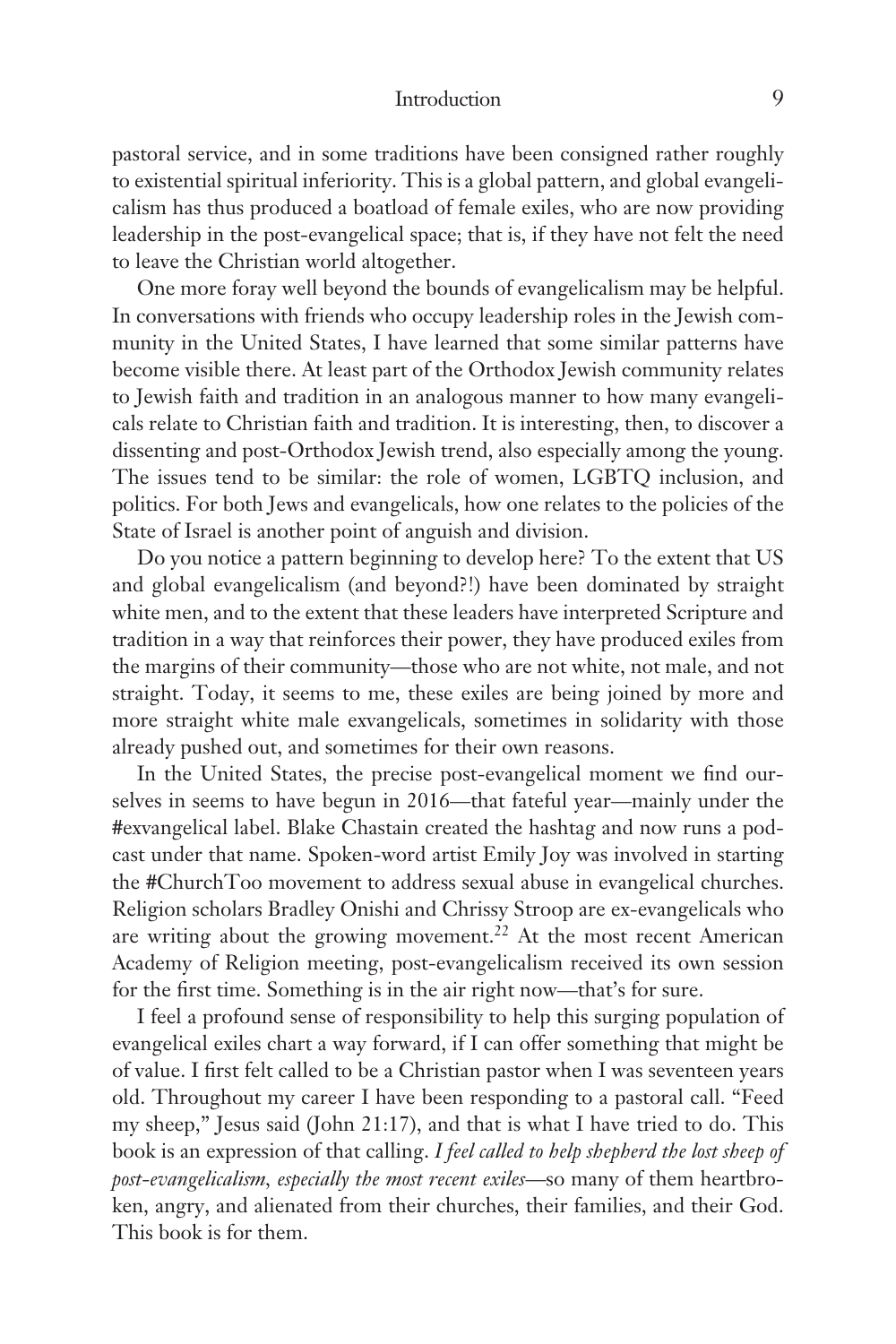#### **OUTLINE OF THE BOOK: AUTHORITY, THEOLOGY, ETHICS**

That's enough background. Now here's a snapshot of where the book will go. The book consists of three sections, each three chapters long. The sections are called "Authorities: Listening and Learning," "Theology: Believing and Belonging," and "Ethics: Being and Behaving." I am making proposals for post-evangelicals in all three arenas.

*Part 1: Authorities.* How do we learn God's way forward for us? To whom, to what authorities, do we listen? In this section we will consider the history of evangelicalism, the nature and role of Scripture, and the value of other resources and ways of discerning God's will.

*Part 2: Theology.* What shall we believe and do about God, Jesus, and church? These chapters take a close look at the major narrative threads of the Old and New Testaments and the God we meet there. The church chapter offers some theology and practical discussion of churchgoing options for post-evangelicals.

*Part 3: Ethics.* What should our character and behavior look like in the arenas of sex, politics, and race, three of the most important ethical concerns driving people out of evangelicalism today?

Those who are at all familiar with my books will see that I am plowing considerable new ground here—only the ethics section reflects much earlier work on my part. I am excited about that. I have learned a great deal in the process, which is one of the main reasons to write a book. Each chapter reflects engagement with a specific, separate scholarly literature—stacks and stacks of books that you will mainly meet in the footnotes. Feel free to engage this material as much as suits you.

As a Christian ethicist by training, I hasten to add that I do not claim special expertise in evangelical historiography, biblical hermeneutics, or theological method. (Fancy words, huh?!) I have done the best that I can outside my specialty, within the limits of my competence. I hope that others will build on what I have attempted to do here.

#### **FINDING OUR WAY OUT OF THE MAZE**

A friend of mine proposed an image to describe what he sees going on right now: Young evangelicals began life on a path that their parents and pastors said would take them all the way through the journey, with Jesus and Truth intact.

Maybe about the time they entered college, they found themselves in a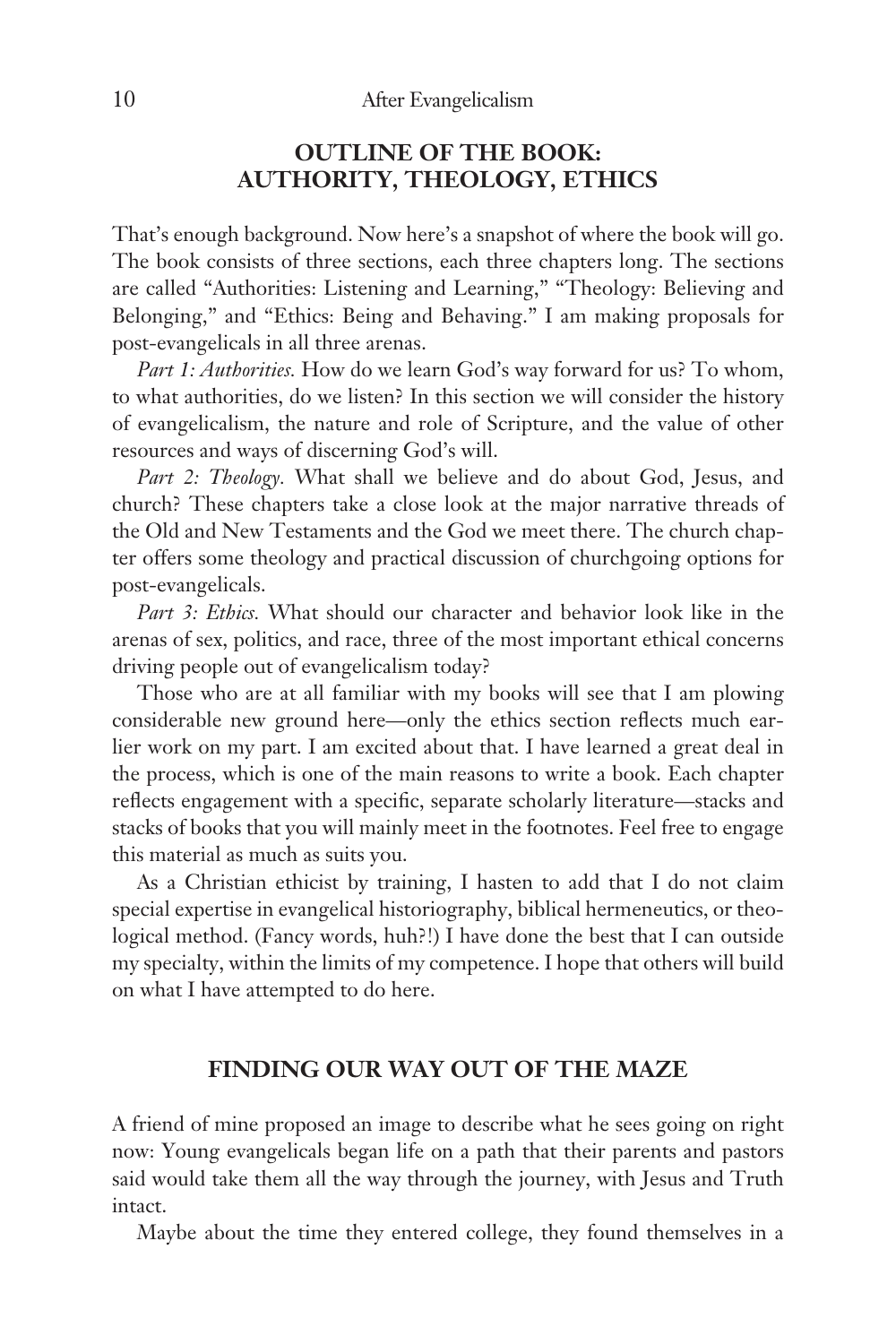maze of questions and problems. I picture one of those massive garden mazes like the one at Hampton Court in England, in which the hedges are so tall that you cannot come close to seeing over them. You just try to make your way through this massive maze and eventually come out on the other side. It is surprisingly difficult.



As adults, my wife and I tried the Hampton Court maze. We really had trouble finding our way. I remember feeling just the beginnings of genuine panic when every path we took within the maze led to a dead end. I began to fear that we would never get out, that in the end we would die in the garden maze of Hampton Court, our flesh to be eaten by proper British vultures.

OK, that's a bit over the top. But it was a relief to get out, I can tell you that.

I meet people all the time who can't find their way out of the evangelical maze. They got stuck in the northwest corner over biblical inerrancy, or in the northeast part over male dominance, or in the southern region over sexual purity. They can't get out, can't go back to where they came from, and can't move ahead.

The goal of this book, then, is to offer clues for getting out of some of the most difficult spots in the evangelical maze, in order to come out on the other side—not just alive and intact, but still interested in a relationship with Jesus. It is a tall order, because among the worst failures of evangelicalism has been the damage done to people's opinions about Jesus himself. Evangelical leaders